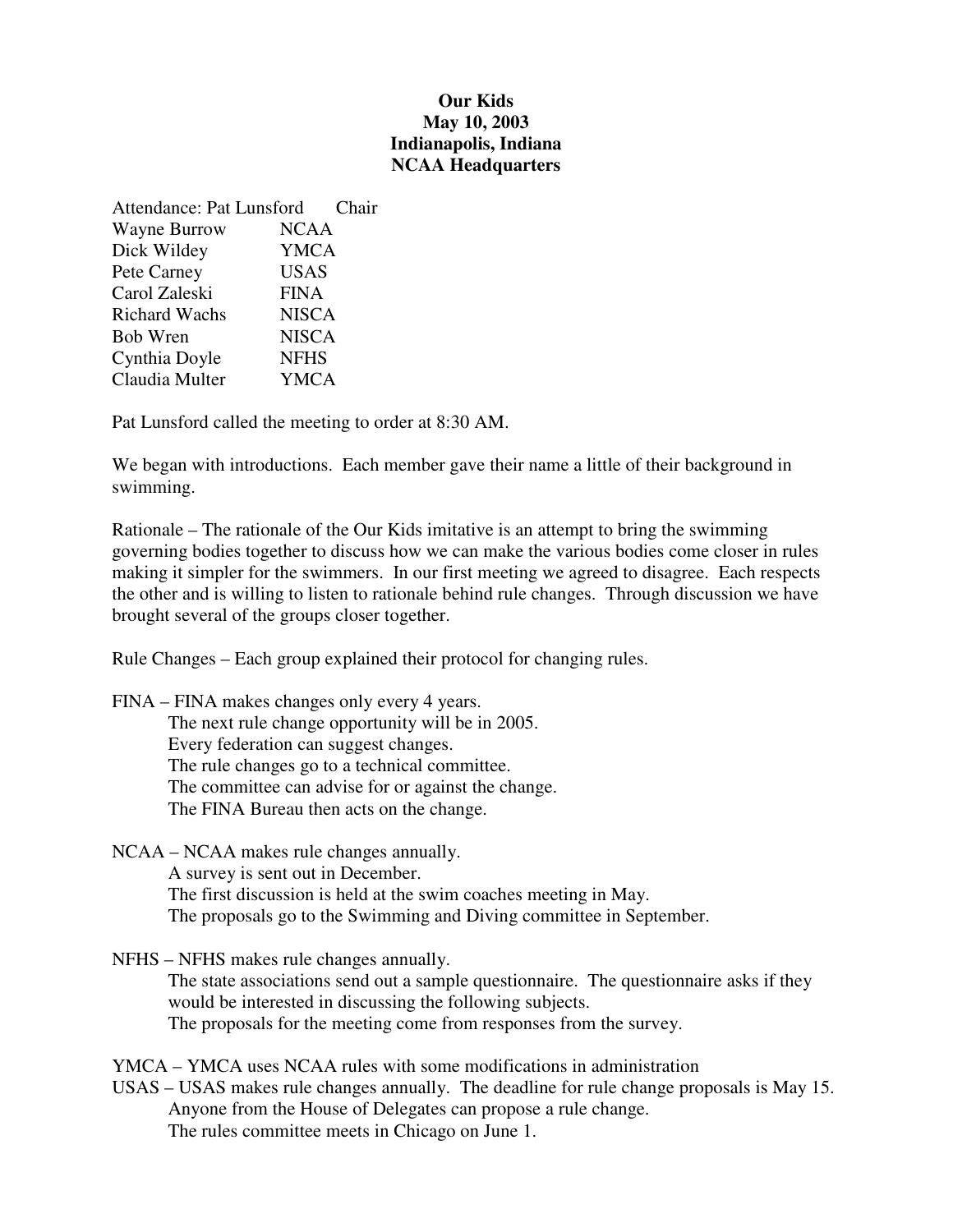They will distribute the changes over the summer. The vote will take place at the annual meeting in September.

NISCA – NISCA coaches submit topics for discussion by March 15. The topics are put together for convention. They are then submitted to NFHS.

Rules Comparison Chart – Pat Lunsford distributed the chart showing the similarities and differences in technical rules.

We asked Carol if FINA is considering changing the backstroke turn rule to be closer to NCAA and NFHS. Carol felt that the purpose of the rule is to keep the stroke on the back and the turn will probably not change.

Pat asked if we should allow novice swimmers to make the turn with some leniency. The group felt that swimmers should learn the rules correctly from the beginning.

The key to all rules is to educate our officials so that they understand the intent of the rule and that makes the application of the rule easier.

NFHS allows swimmers to surface by the 15 meter mark, but they can resubmerge. The purpose is to allow the novice to go under water incidentally. It is not to allow the experienced swimmer to turn the swim into an underwater swim.

During the lunch break a few of us viewed a video compiled by Dave Gordon. It does an excellent job of instructing how to judge diving. He is looking for support from governing bodies to help give the film authenticity. He could also use monetary help.

Joint representation – Pat pointed out that the joint representation is working out well. Most groups have members of other governing bodies on their advisory boards.

Chairperson – the group felt that as long as Pat Lunsford was willing to head the group he should serve as chairperson.

NCAA Breaststroke clarification – the group discussed the rule proposal distributed by Wayne Burrows. There was great concern that the recommended change would allow for sculling in the stroke. Advisement was not to pass that recommendation.

The joint calendar is printed on the next page.

High School dates vary by state. Richard distributed a list that he received from Swimming World listing many of the state meets.

WE cannot change the dates for many of the organizations, but we can make them aware of what is happening in the other groups.

How do allow for innovation if we attempt to get the groups closer together? Consensus – as long as we have coaches we will have innovation.

Video observation – Carol mentioned that some have suggested that we view video to observe a questionable violation. All agreed that we did not want to get into that process.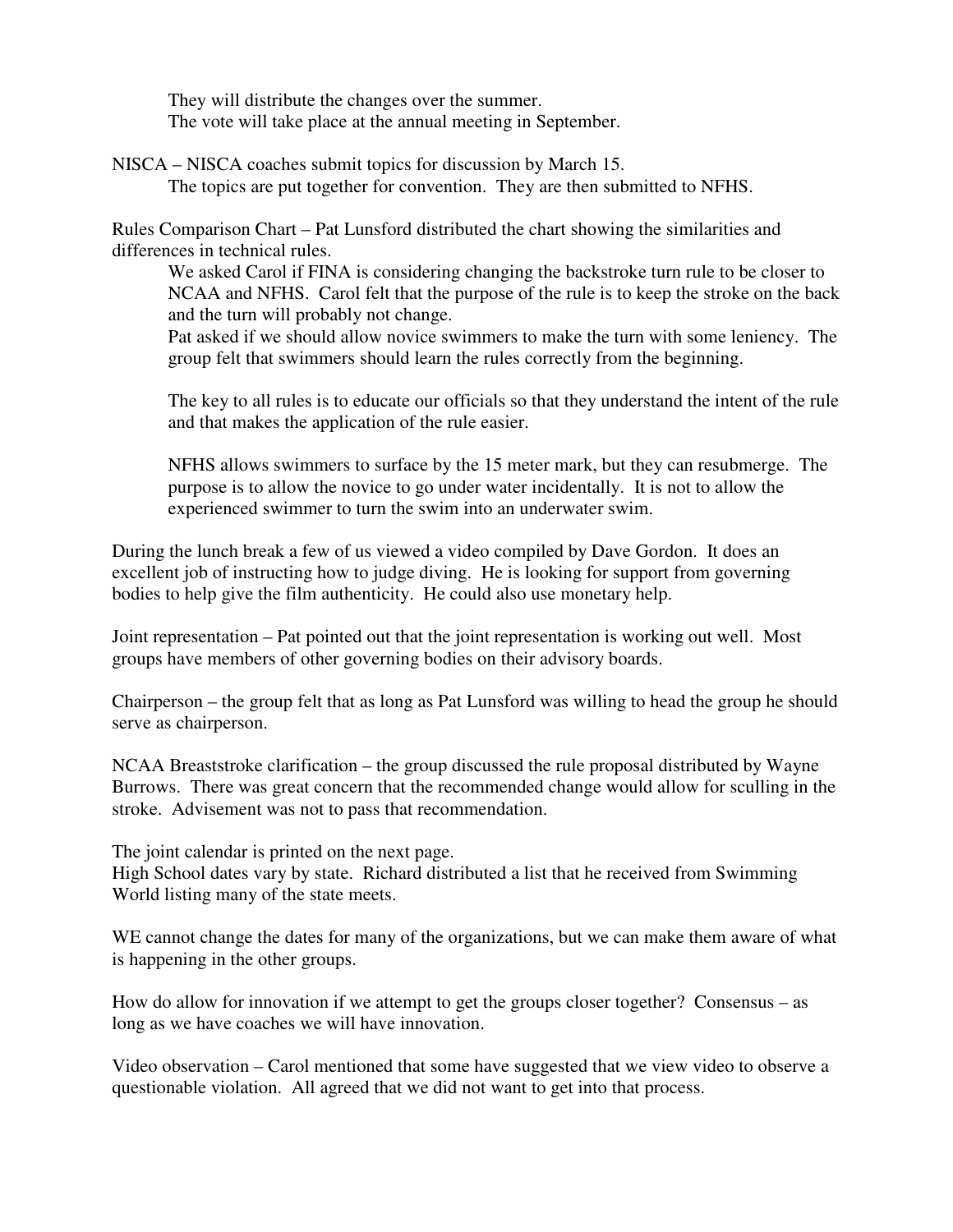Financial support – Pat asked for ways to finance our group. USS has supported us biannually. How can we support the group? Cynthia said that NFHS would consider helping with financing and Wayne will check with NCAA.

Joint Clinics – Local groups could consider offering joint certifications. Much of the material is basic to all groups. Cincinnati will consider the possibility. We might consider a joint clinic as a part of World Championships in 2004.

We will meet next year and all agreed that Indianapolis is very convenient.

Respectfully submitted Claudia Multer

| <b>OUR KIDS INITIATIVE</b><br><b>2004 MASTER CALENDER</b> |                                                              |                                                                        |                                                                  |                 |                                 |  |  |
|-----------------------------------------------------------|--------------------------------------------------------------|------------------------------------------------------------------------|------------------------------------------------------------------|-----------------|---------------------------------|--|--|
| <b>IMPORTANT DATES</b>                                    |                                                              |                                                                        |                                                                  |                 |                                 |  |  |
| <b>JANUARY</b>                                            | <b>FEBRUARY</b>                                              | <b>MARCH</b>                                                           | <b>APRIL</b>                                                     | <b>MAY</b>      | <b>JUNE</b>                     |  |  |
|                                                           | HS: State<br>Championships<br>USA-S: 11-14                   | HS: State<br>Championships<br>NCAA:<br>Women 18-20<br>$25 - 27$<br>Men | YMCA:<br>SC 5-8;<br><b>MASTERS 15-</b><br>18<br>Disability 22-24 |                 | <b>FINA Masters</b><br>$3 - 13$ |  |  |
| <b>JULY</b>                                               | <b>AUGUST</b>                                                | <b>SEPTEMBER</b>                                                       | <b>OCTOBER</b>                                                   | <b>NOVEMBER</b> | <b>DECEMBER</b>                 |  |  |
| Olympic<br>Trials 7-14                                    | Open Water<br>Nat'l 3-7<br><b>Olympic Games</b><br>$14 - 21$ | Paralympic Games<br>17-28                                              | <b>FINA World</b><br>Swimming<br>Championships<br>$7 - 10$       |                 | U S Open<br>$2 - 4$             |  |  |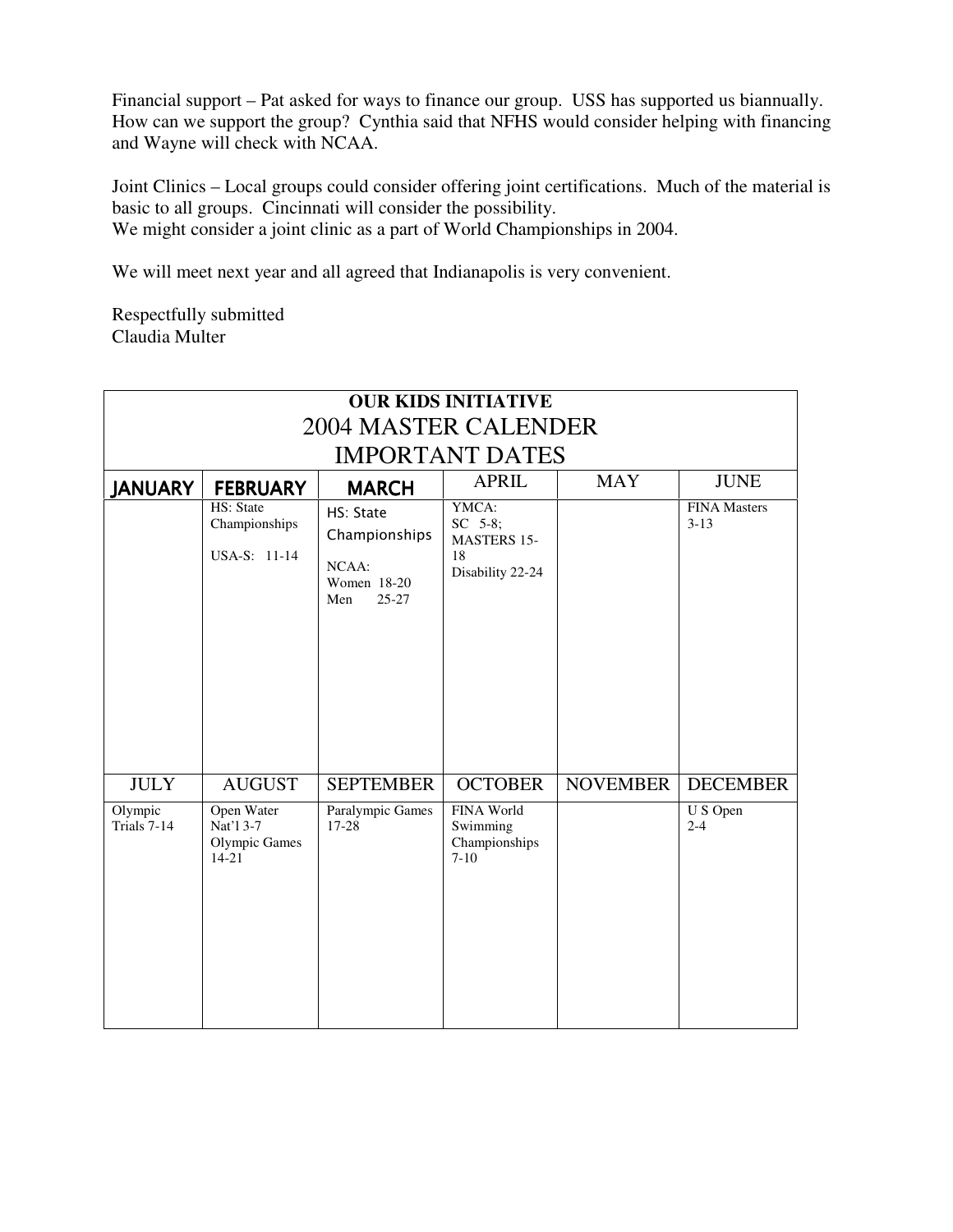## **Representatives to Our Kids**

Pat Lunsford 1 Holyoke Court Fairfield, OH 45014 513-874-3209 (H) 513-874-4210 (F) rplwurk@fuse.net

Sterling Apthorp NFHS  $128$  N  $33<sup>rd</sup>$  Street Newark, OH 43055-2015 740-344-9349 (H)

Wayne Burrow NCAA Director of Championships P. O. Box 6222 Indianapolis, IN 46206-6222 317-917-6493 (W) 317-917-6826 (F) 317-566-0060 (H) wburrow@ncaa.org

Sue Petersen – Lubow NCAA Director of Athletics U. S. Merchant Marine Academy Kings Port, NY 11024 516-773-5454 (W) 516-676-1747 (H) lubow@usmma.edu

Dick Wildey YMCA 681 Tamarisk Terrace Crystal Lake, IL 60014 815-459-8847 (H) 815-444-6486 (F) rswmref@aol.com

Carol A. Zaleski FINA 23 Old Timber Trail Pittsburgh, PA 15238 412-963-0687 (H) 412-963-9242 (F) czaleski@worldnet.att.net

Peter Carney USA-S 9420 Cantle Drive Charlotte, NC 28216 704-921-0320 (H) 704-590-3676 (W) 704-590-3671 (F) pcarney53@earthlink.net

Claudia Multer YMCA 1075 Oakmont Avenue Hamilton, OH 45013 513-863-6298 (H) 513-868-6276 (F) Claudiam@one.net

Jennifer Gibson ASCA 2918 Rockwood Drive Fort Wayne, IN 46815-6824 219-482-8466 (H) 219-637-0340 (O) 219-482-7946 (F) dajefwa@aol.com

Mark Hesse ASCA 6758 Hollingsworth Drive Indianapolis, IN 46268-5008 (H) 317-574-9935 (O) 317-574-9935 Cell 317-413-6101 mhessehoya@aol.com

Peter Hugo NISCA 29 Fairview Avenue Great Neck, NY 11023 516-487-2386 (H) 516-773-1547 (O) 1-877-780-2336 (F) flipturn1@aol.com

Cynthia Doyle C/O NFHS P.O. Box 690 Indianapolis, IN 46206 317-972-6900 (O) 317-822-5700 (F) cdoyle@nfhs.org